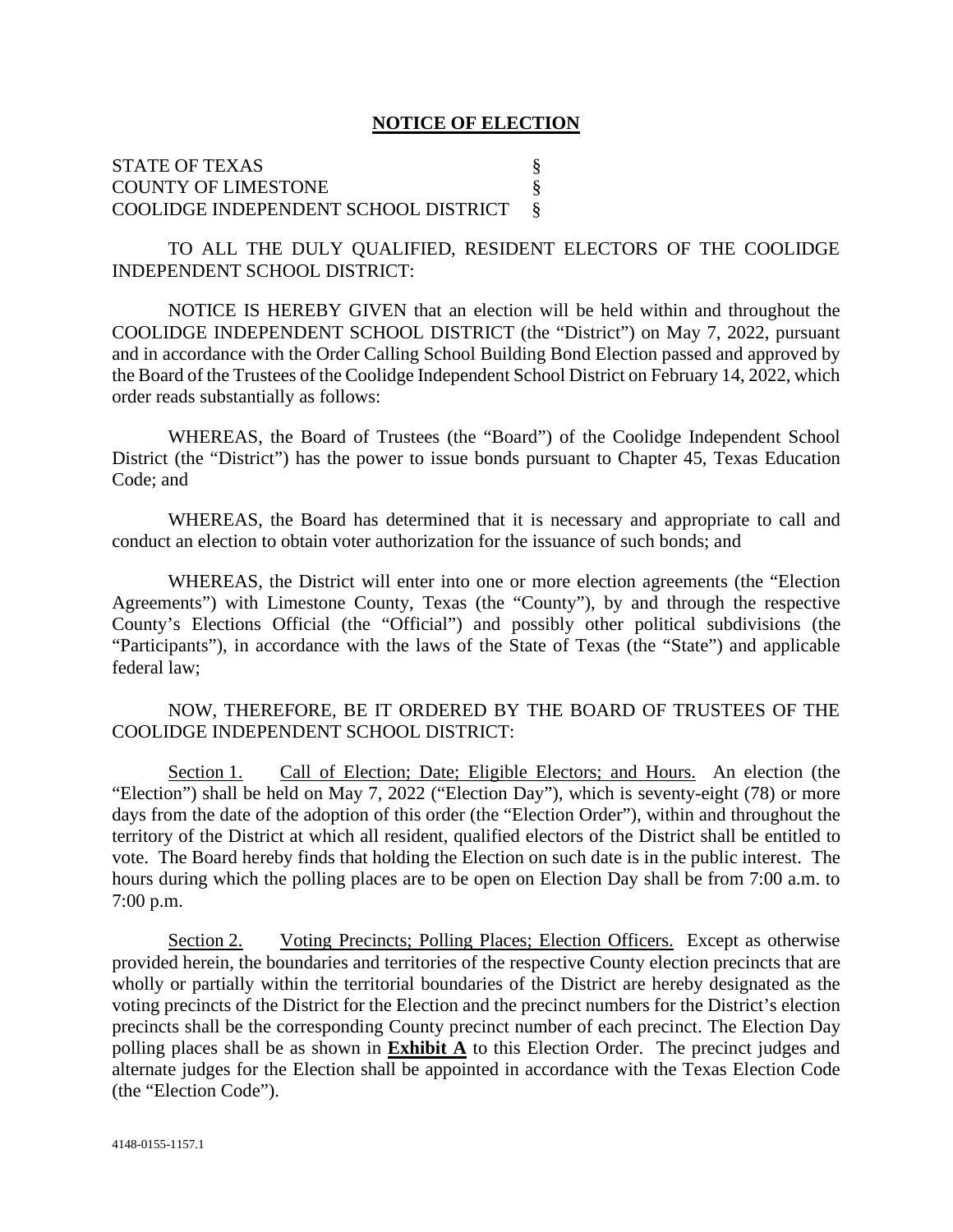In the event that the Superintendent, or her designee, shall determine from time to time that (a) a polling place hereafter designated shall become unavailable or unsuitable for such use, or it would be in the District's best interests to relocate such polling place, or (b) a presiding judge or alternate presiding judge hereafter designated shall become unqualified or unavailable, the Superintendent, or her designee, is hereby authorized to designate and appoint in writing a substitute polling place, presiding judge or alternate presiding judge, and correct or modify the exhibits to this Election Order, giving such notice, if any, as is required by the Election Code and as deemed sufficient.

Section 3. Proposition. At the Election there shall be submitted to the resident, qualified electors of the District the following proposition (the "Proposition"):

#### **COOLIDGE INDEPENDENT SCHOOL DISTRICT - PROPOSITION A**

SHALL THE BOARD OF TRUSTEES (THE "BOARD") OF THE COOLIDGE INDEPENDENT SCHOOL DISTRICT (THE "DISTRICT") BE AUTHORIZED TO ISSUE BONDS OF THE DISTRICT, IN ONE OR MORE SERIES OR INSTALLMENTS, IN THE AMOUNT OF \$7,000,000 FOR THE CONSTRUCTION, REHABILITATION, RENOVATION, EXPANSION, IMPROVEMENT AND EQUIPMENT OF SCHOOL BUILDINGS IN THE DISTRICT AND THE PURCHASE OF THE NECESSARY SITES FOR SCHOOL BUILDINGS (INCLUDING, BUT NOT LIMITED TO A NEW GYMNASIUM, PARKING FACILITIES, AND A BASEBALL/SOFTBALL COMPLEX WITH LESS THAN 1,000 SEATS AND RENOVATIONS TO THE EXISTING FOOTBALL STADIUM WITH LESS THAN 1,000 SEATS), WHICH BONDS SHALL MATURE, BEAR INTEREST AND BE ISSUED AND SOLD IN ACCORDANCE WITH LAW AT THE TIME OF ISSUANCE; AND SHALL THE BOARD BE AUTHORIZED TO LEVY AND PLEDGE, AND CAUSE TO BE ASSESSED AND COLLECTED, ANNUAL AD VALOREM TAXES ON ALL TAXABLE PROPERTY IN THE DISTRICT SUFFICIENT, WITHOUT LIMIT AS TO RATE OR AMOUNT, TO PAY THE PRINCIPAL OF AND INTEREST ON THE BONDS, AND THE COSTS OF ANY CREDIT AGREEMENTS (INCLUDING CREDIT AGREEMENTS EXECUTED OR AUTHORIZED IN ANTICIPATION OF, IN RELATION TO, OR IN CONNECTION WITH THE BONDS), ALL AS AUTHORIZED BY THE CONSTITUTION AND LAWS OF THE STATE OF TEXAS AND THE UNITED STATES OF AMERICA?

Section 4. Ballots. The ballots shall conform to the requirements of the Election Code and shall have written or printed thereon the following:

#### **COOLIDGE INDEPENDENT SCHOOL DISTRICT - PROPOSITION A**

- $\mathcal{L}$ THE ISSUANCE OF \$7,000,000 SCHOOL BUILDING BONDS FOR
- $\mathcal{L}$ THE CONSTRUCTION, REHABILITATION, RENOVATION,
- $\mathcal{L}$ EXPANSION, IMPROVEMENT AND EQUIPMENT OF SCHOOL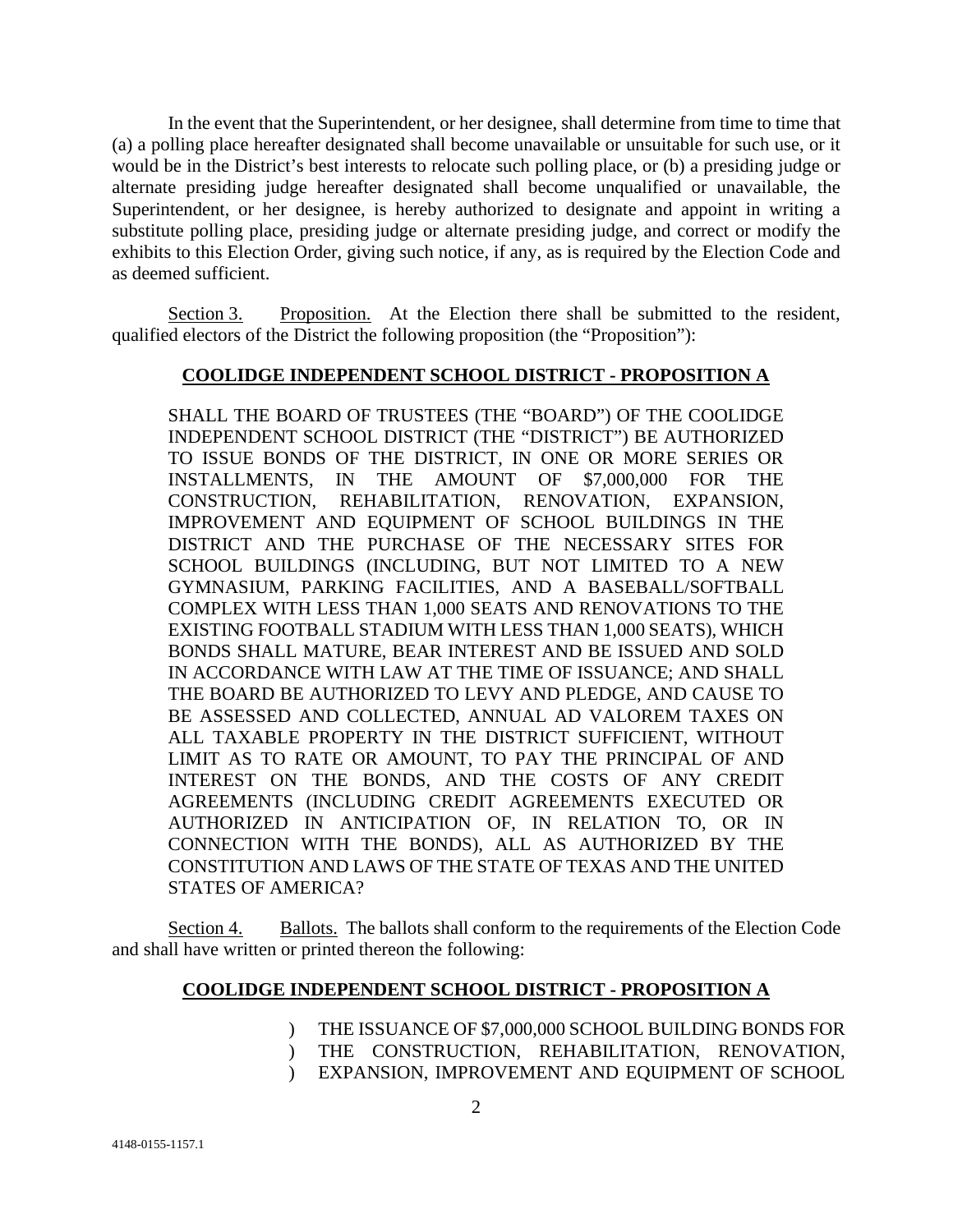| $\lceil$   FOR | BUILDINGS IN THE DISTRICT AND THE PURCHASE OF THE  |
|----------------|----------------------------------------------------|
|                | NECESSARY SITES FOR SCHOOL BUILDINGS (INCLUDING,   |
|                | BUT NOT LIMITED TO A NEW GYMNASIUM, PARKING        |
|                | FACILITIES, AND A BASEBALL/SOFTBALL COMPLEX WITH   |
| [ ] AGAINST    | LESS THAN 1,000 SEATS AND RENOVATIONS TO THE       |
|                | EXISTING FOOTBALL STADIUM WITH LESS THAN 1,000     |
|                | SEATS), AND LEVYING AND IMPOSITION OF TAXES        |
|                | SUFFICIENT TO PAY THE PRINCIPAL OF AND INTEREST ON |
|                | THE BONDS AND THE COSTS OF ANY CREDIT AGREEMENTS.  |
|                | THIS IS A PROPERTY TAX INCREASE. REQUIRED          |
|                | STATEMENT FOR ALL SCHOOL DISTRICT<br><b>BOND</b>   |
|                | PROPOSITIONS PURSUANT TO SECTION 45.003, TEXAS     |
|                | EDUCATION CODE.                                    |
|                |                                                    |

Section 5. Voting. Electronic voting machines may be used in holding and conducting the Election on Election Day; provided, however, in the event the use of such electronic voting machines is not practicable, the Election may be conducted on Election Day by the use of paper ballots (except as otherwise provided in this section). Electronic voting machines or paper ballots may be used for early voting by personal appearance (except as otherwise provided in this section). As required by the Election Code, the District shall provide at least one accessible voting system in each polling place used in the Election. Such voting system shall comply with Texas and federal laws establishing the requirement for voting systems that permit voters with physical disabilities to cast a secret ballot. Paper ballots may be used for early voting by mail.

Each voter desiring to vote in favor of a Proposition shall mark the ballot indicating "FOR" such Proposition, and each voter desiring to vote against a Proposition shall mark the ballot indicating "AGAINST" such Proposition. Voting will be conducted in accordance with the Election Code.

Section 6. Early Voting. For the use of those voters who are entitled by law to vote early by mail, the early voting clerks shall provide each voter with a ballot with instructions to mark the ballot indicating his or her vote "FOR" or "AGAINST" the Proposition. Early voting, both by personal appearance and by mail, will be conducted in accordance with the Election Code.

(a) Early voting by personal appearance shall be conducted at the locations, on the dates and at the times as shown in **Exhibit B**. Early voting by personal appearance shall begin on Monday, April 25, 2022 and end on Tuesday, May 3, 2022.

(b) The Limestone County Elections Official, Jennifer Southard, is hereby designed as the Early Voting Clerk for Limestone County to perform those functions for District voters who are qualified under state and federal law in Limestone County. Applications for ballots to be voted by mail should be mailed to:

**Name:** Jennifer Southard, Limestone County Elections Administrator **Official Mailing/Physical Address:** 200 W State St., Room G5, Groesbeck, TX 76642 **E-mail address:** jennifer.southard@co.limestone.tx.us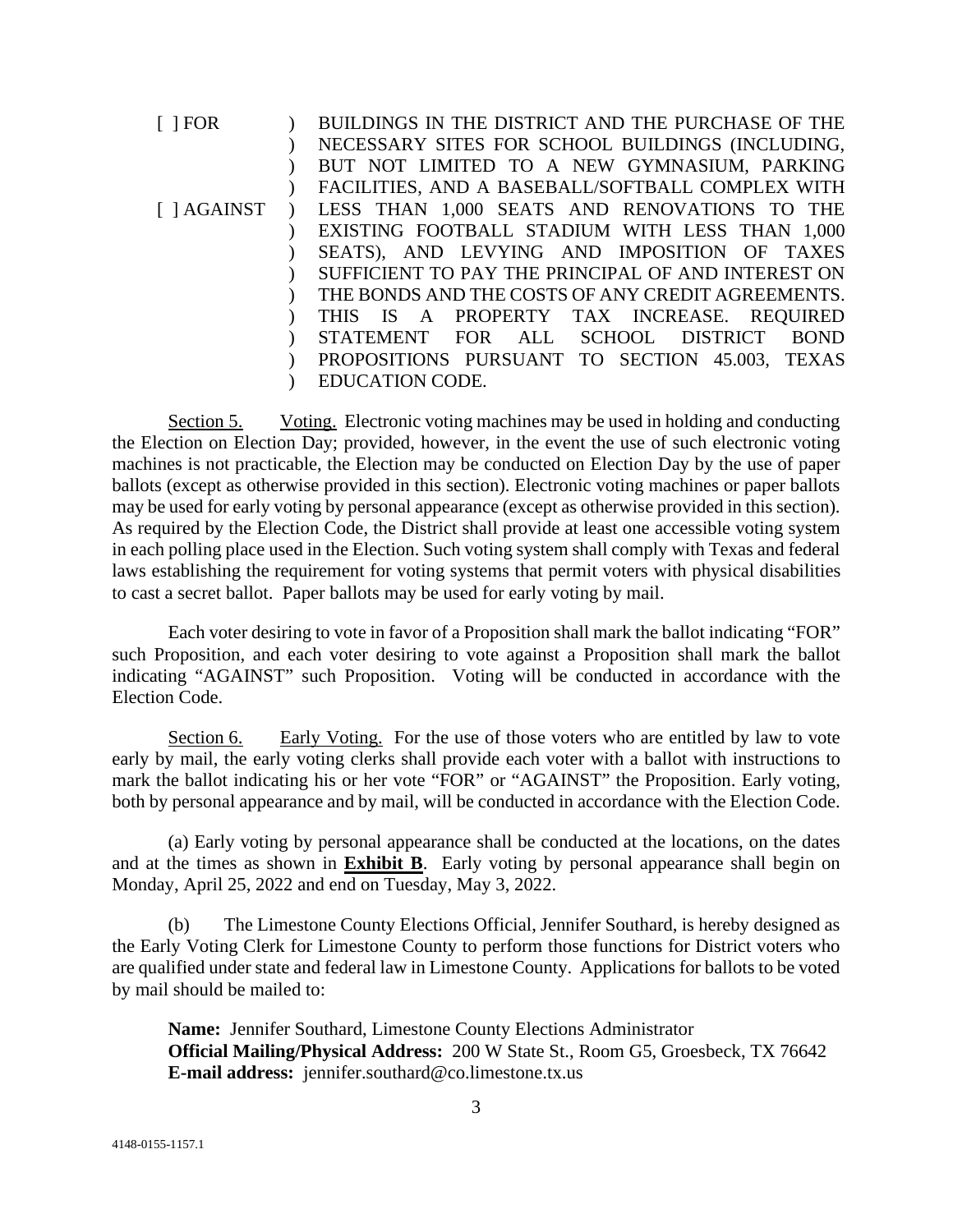**Phone Number:** (254) 729-4997 **Fax Number:** (254) 729-4993 **Website Address:** https://www.co.limestone.tx.us/page/limestone.Elections

The Official is hereby authorized and directed to designate the respective early voting ballot board and other officers required to conduct early voting for the Election.

Section 7. Conduct of Election. The Election shall be conducted by election officers, including the precinct judges and alternate judges or clerks appointed by the Board, in accordance with the Election Agreements, the Education Code, the Election Code and the Constitution and laws of the State and the United States of America. The President of the Board, the Superintendent, and their respective designees, are authorized to enter into, execute and deliver an Election Agreement, in accordance with applicable provisions of the Election Code. The terms and provisions of each Election Agreement are hereby incorporated into this Election Order. To the extent of any conflict between this Election Order and an Election Agreement, the terms and provisions of the Election Agreement shall prevail, and the President of the Board, the Superintendent, and their respective designees, are authorized to make such corrections, changes, revisions and modifications to this Election Order, including the exhibits hereto, as are deemed necessary or appropriate to conform to the Election Agreement, to comply with applicable state and federal law and to carry out the intent of the Board, as evidenced by this Election Order. The Official shall be responsible for establishing the respective central counting station for the ballots cast in the Election and appointing the personnel necessary for such station.

Section 8. Bilingual Election Materials. Notice of the Election in Limestone County shall be given in English and Spanish and persons capable of acting as translators in English and Spanish in Limestone County shall be made available to assist Spanish language speaking voters in understanding and participating in the election process.

Section 9. Delivery of Voted Ballots; Counting; Tabulation; Canvassing of Returns; Declaring Results. The ballots shall be counted by one or more teams of election officers assigned by the presiding judges, each team to consist of two or more election officers. After completion of his or her responsibilities under the Election Code, including the counting of the voted ballots and the tabulation of the results, the presiding judge shall make a written return of the Election results to the District in accordance with the Election Code. The Board shall canvass the returns and declare the results of the Election.

If a majority of the resident, qualified electors of the District voting at the Election, including those voting early, shall vote in favor of a Proposition, then the issuance and sale of the bonds described in such Proposition shall be authorized in the maximum amount contained therein, and the bonds shall be issued and sold at the price or prices and in such denominations determined by the Board to be in the District's best interest.

Section 10. Training of Election Officials. Pursuant to the Election Code, a public school of instruction for all election officers and clerks may be held as arranged or contracted by the Official.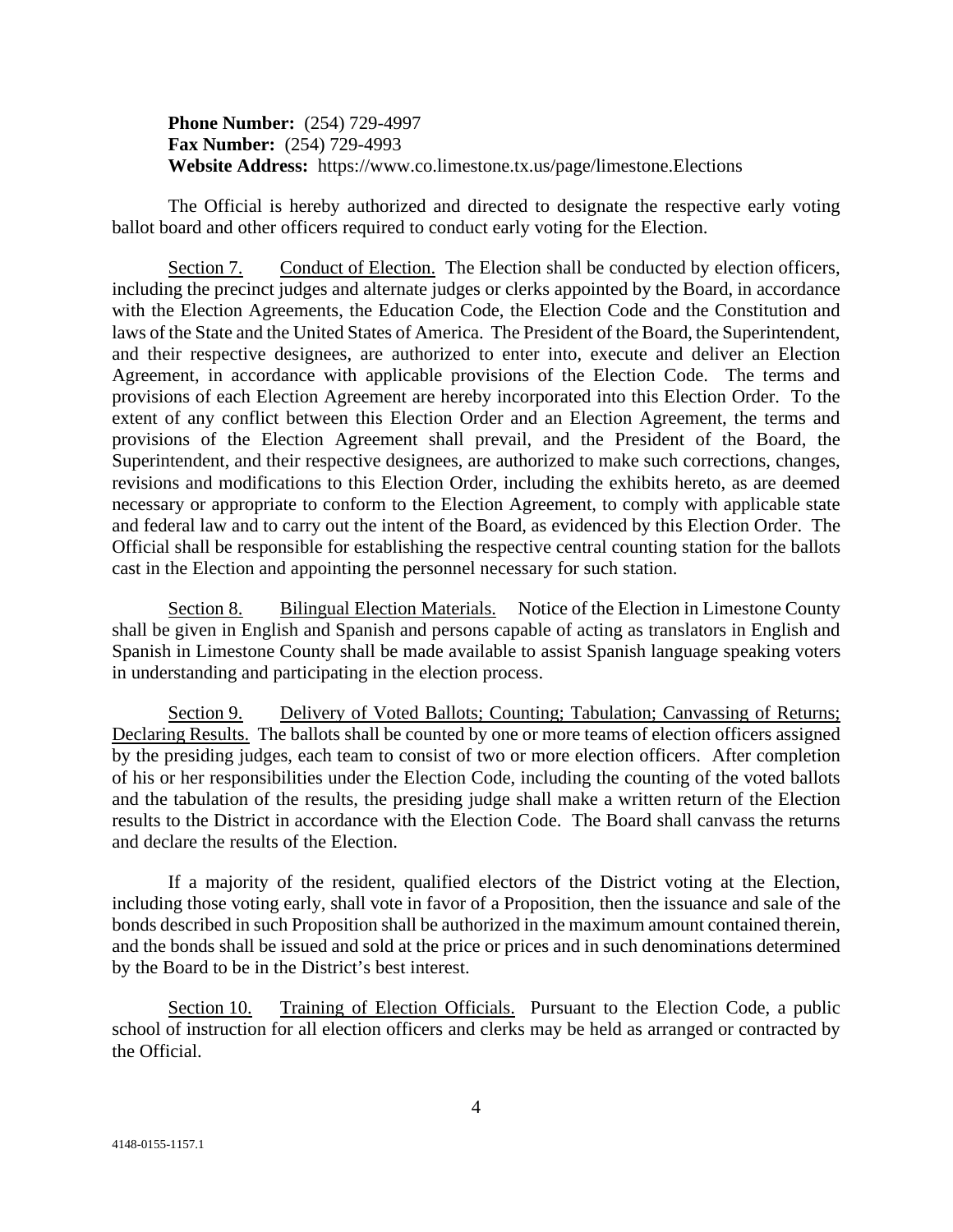Section 11. Notice of Election. Notice of the Election shall be given in the manner required by the Election Code and other applicable law. A voter information document for the Proposition shall also be prepared and posted as required by the Election Code and other applicable law. To the extent required by law, each notice of the Election shall include the District's internet website address, which is https://www.coolidgeisd.org/.

Section 12. Notice of Meeting. The Board officially finds, determines, recites and declares that written notice of the date, hour, place and subject of the meeting at which this Election Order is adopted was posted on a bulletin board located at a place convenient to the public at the District's administrative offices for a least seventy-two (72) hours preceding the scheduled time of the meeting; that a telephonic or telegraphic notice of such meeting was given to all news media who have consented to pay any and all expenses incurred by the District in connection with providing such notice, both as required by the Open Meetings Law, Chapter 551, Texas Government Code, as amended; and that such meeting was open to the public as required by law at all times during which this Election Order and the subject matter thereof was discussed, considered and formally acted upon.

#### Section 13. Mandatory Statement of Information.

(a) Pursuant to Section 3.009, Texas Election Code: (i) the proposition language that will appear on the ballot is set forth in Section 4 of this Election Order, (ii) the purposes for which the bonds are to be authorized are set forth in Section 3 of this Election Order, (iii) the principal amount of bonds to be authorized is set forth in Section 3 of this Election Order, (iv) if the issuance of bonds is authorized by voters, taxes sufficient, without limit as to rate or amount, to pay the principal of and interest on the bonds and the costs of any credit agreements may be imposed, as set forth in Section 3 of this Election Order, (v) bonds authorized pursuant to this Election Order may be issued to mature over a specified number of years not to exceed 40 years or the maximum number of years authorized by law and bearing interest at the rate or rates (not to exceed 15%), as authorized by law and determined by the Board, (vi) as of the date of the adoption of this Election Order, the aggregate amount of outstanding principal of the District's debt obligations is \$1,880,000, and the aggregate amount of outstanding interest on the District's debt obligations is \$407,340, and (vii) the District's ad valorem debt service tax rate as of the date of adoption of this Election Order is \$0.1927 per \$100 valuation of taxable property.

(b) Based upon market conditions as of the date of this Election Order, the maximum net effective interest rate for any series of the bonds is estimated to be 3.000%. Such estimated maximum interest rate is provided as a matter of information, but is not a limitation on the interest rate at which the bonds, or any series thereof, may be sold. In addition, the estimate contained in this subsection (b) is (i) based on certain assumptions (including assumptions concerning prevailing market and economic conditions at the time(s) of issuance of the bonds) and derived from projections obtained from the District's financial advisor, (ii) subject to change to the extent that actual facts, circumstances and conditions prevailing at the time that the bonds are issued differ from such assumptions and projections, (iii) provided solely in satisfaction of the requirements of Section 3.009, Texas Election Code, and for no other purpose, without any assurance that such projections will be realized, and (iv) not intended to and does not give rise to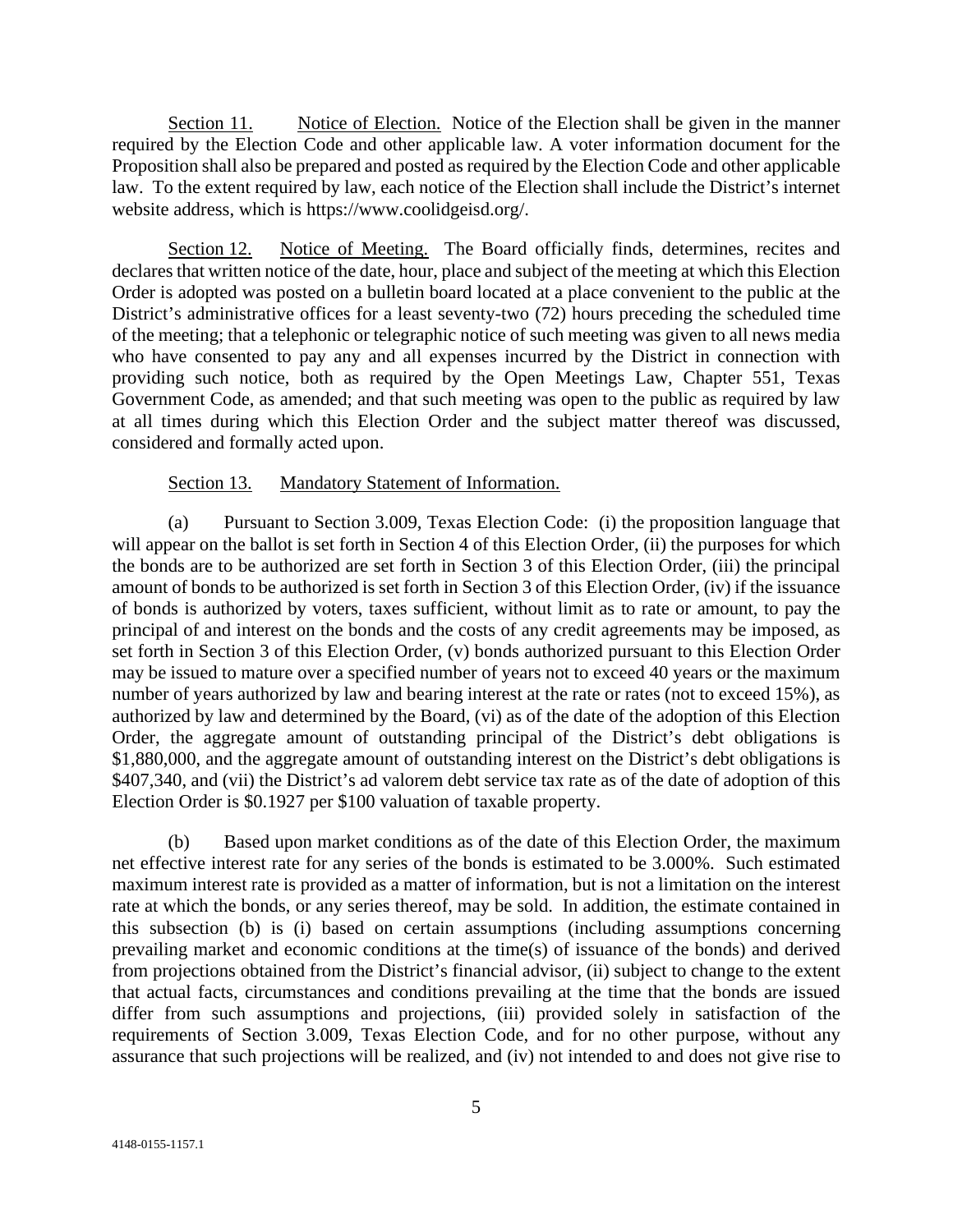a contract with voters or limit the authority of the Board to issue bonds in accordance with the Proposition submitted by this Election Order.

Section 14. Authority of the Superintendent. The Superintendent shall have the authority to take, or cause to be taken, all reasonable or necessary actions to ensure that the Election is fairly held and returns properly counted and tabulated for canvass by the Board, which actions are hereby ratified and confirmed. Without limiting the generality of the immediately preceding sentence, the Superintendent and her designees are hereby authorized to complete and update, as necessary, the exhibits attached hereto with polling location and other information as same is made available by the County.

Section 15. Authorization to Execute. The President or Vice President of the Board is authorized to execute and the Secretary of the Board is authorized to attest this Election Order on behalf of the Board; and the President or Vice President of the Board is authorized to do all other things legal and necessary in connection with the holding and consummation of the Election.

Section 16. Effective Date. This Election Order is effective immediately upon its passage and approval.

[*signature page follows*]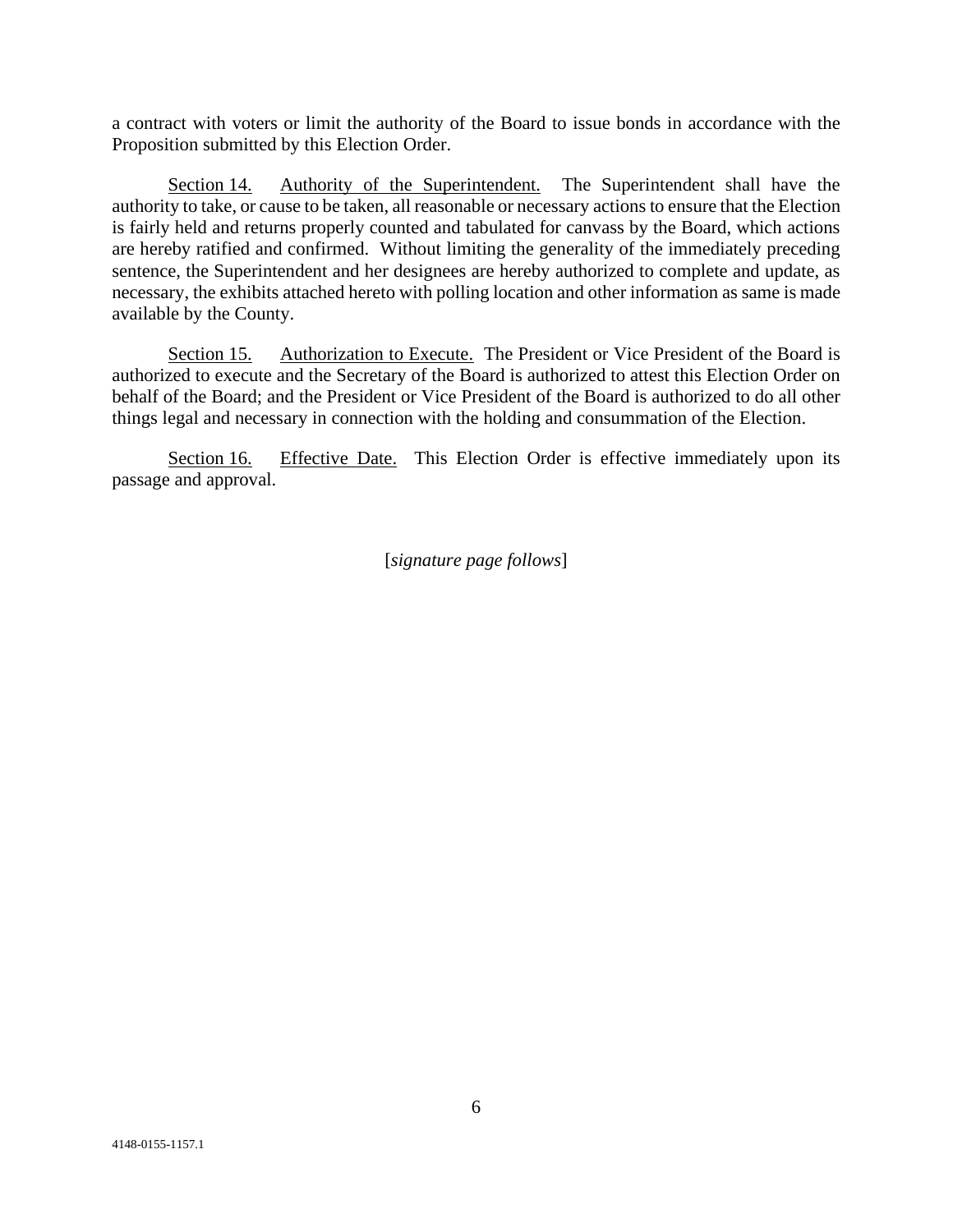PASSED AND APPROVED this February 14, 2022.

 /s/ *Danny Finley* President, Board of Trustees

ATTEST:

*/s/ Maria Samaniego* Secretary, Board of Trustees

> Signature Page Coolidge Independent School District Order Calling Bond Election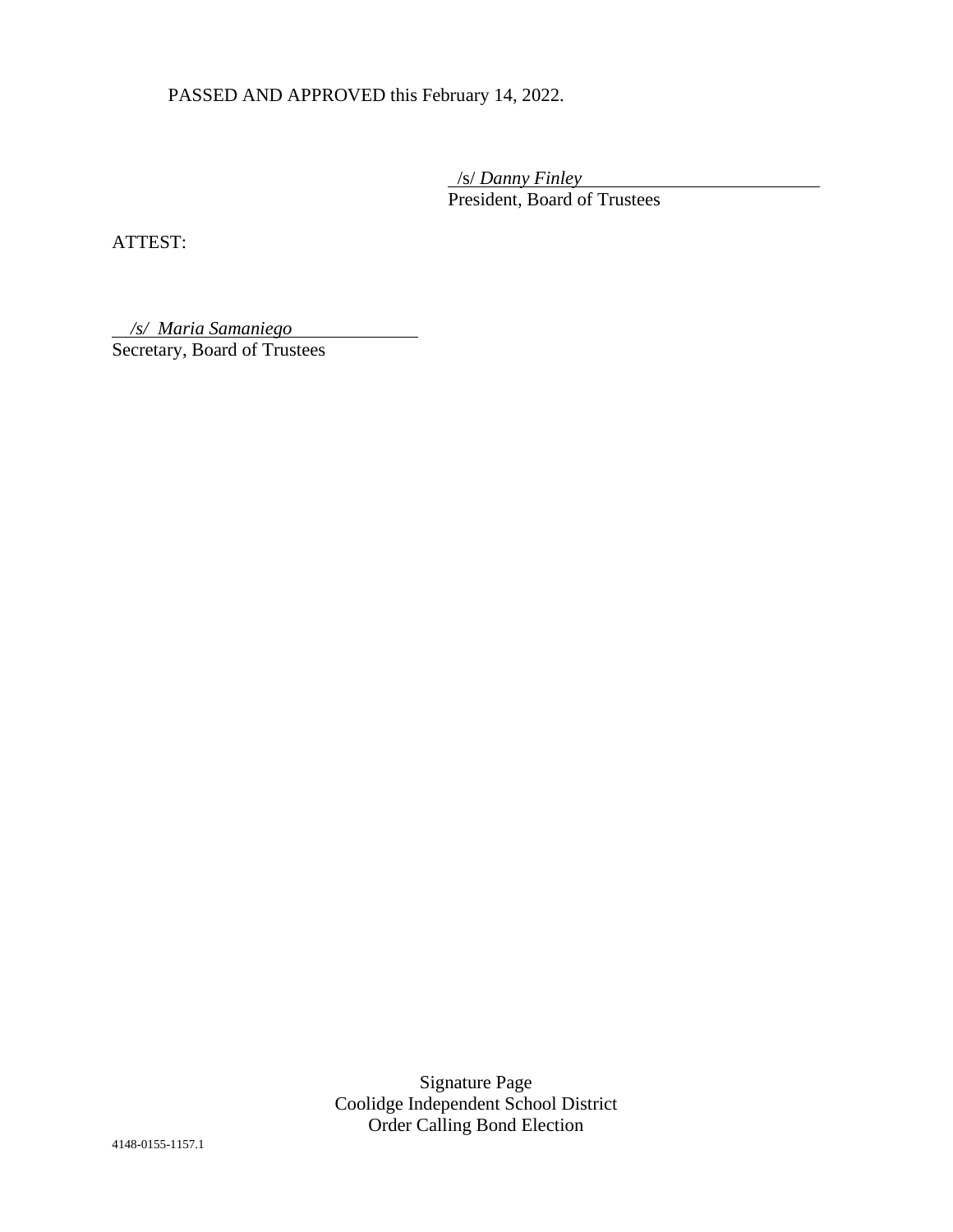## **EXHIBIT A**

## **ELECTION DAY POLLING LOCATION (Between the hours of 7:00 a.m. and 7:00 p.m.)**

| Precinct No.      | Address                                                    |
|-------------------|------------------------------------------------------------|
| 203, 204, 205 and | Coolidge Civic Center, 806 Bell St., Coolidge, Texas 76635 |
| 206               |                                                            |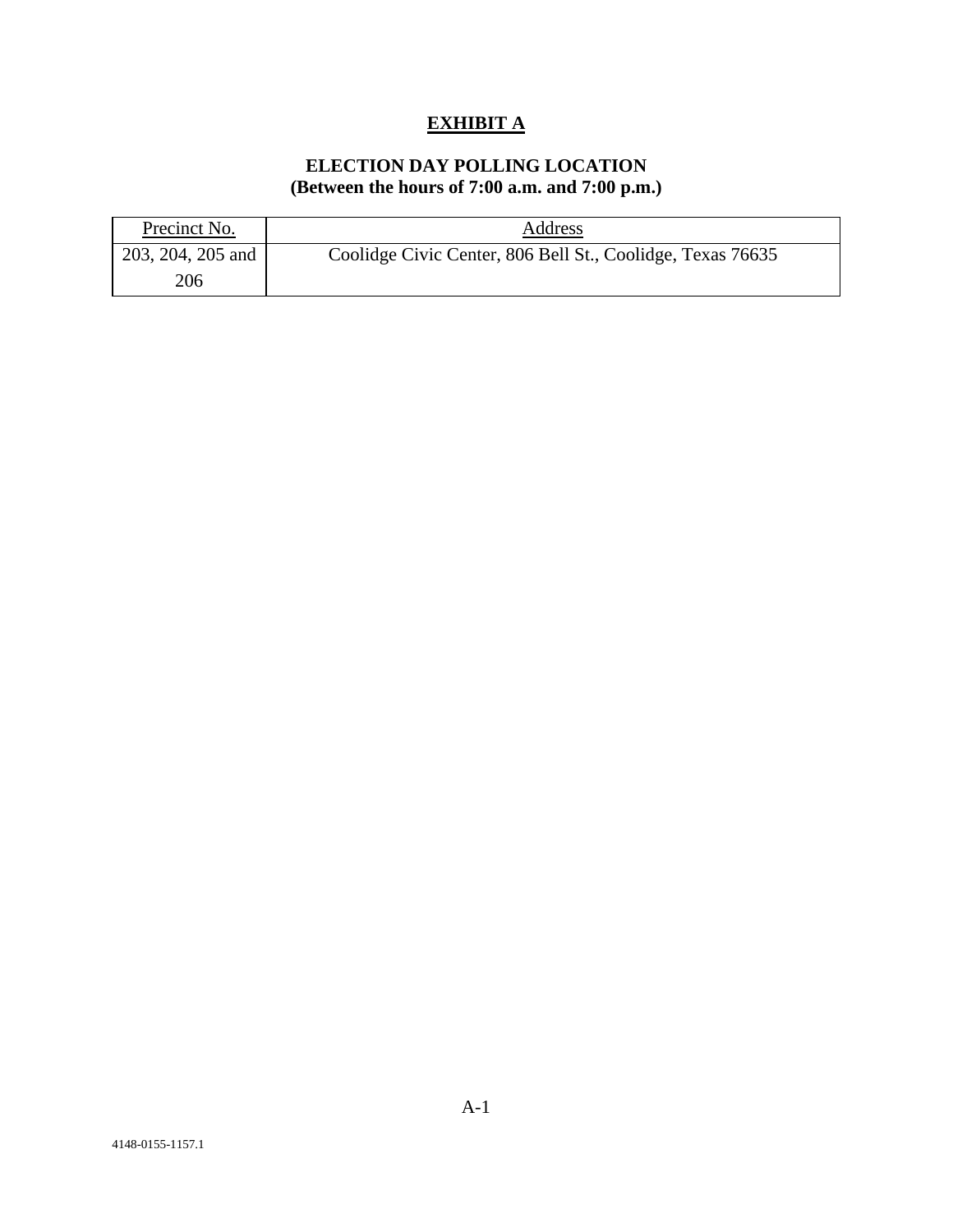#### **EXHIBIT B**

#### **EARLY VOTING POLLING LOCATIONS AND TIMES**

#### **Main Early Voting Location:**

Coolidge ISD Administration Building, 1002 Kirven St., Coolidge, TX 76635

## **Hours of Operation:**

Monday, April 25, 2022 – 8:00 a.m. to 4:00 p.m. Tuesday, April 26, 2022 – 8:00 a.m. to 4:00 p.m. Wednesday, April 27, 2022 – 8:00 a.m. to 4:00 p.m. Thursday, April 28, 2022 – 8:00 a.m. to 4:00 p.m. Friday, April 29, 2022 – 8:00 a.m. to 4:00 p.m.

Monday, May 2, 2022 – 8:00 a.m. to 4:00 p.m. Tuesday, May 3, 2022 – 8:00 a.m. to 4:00 p.m.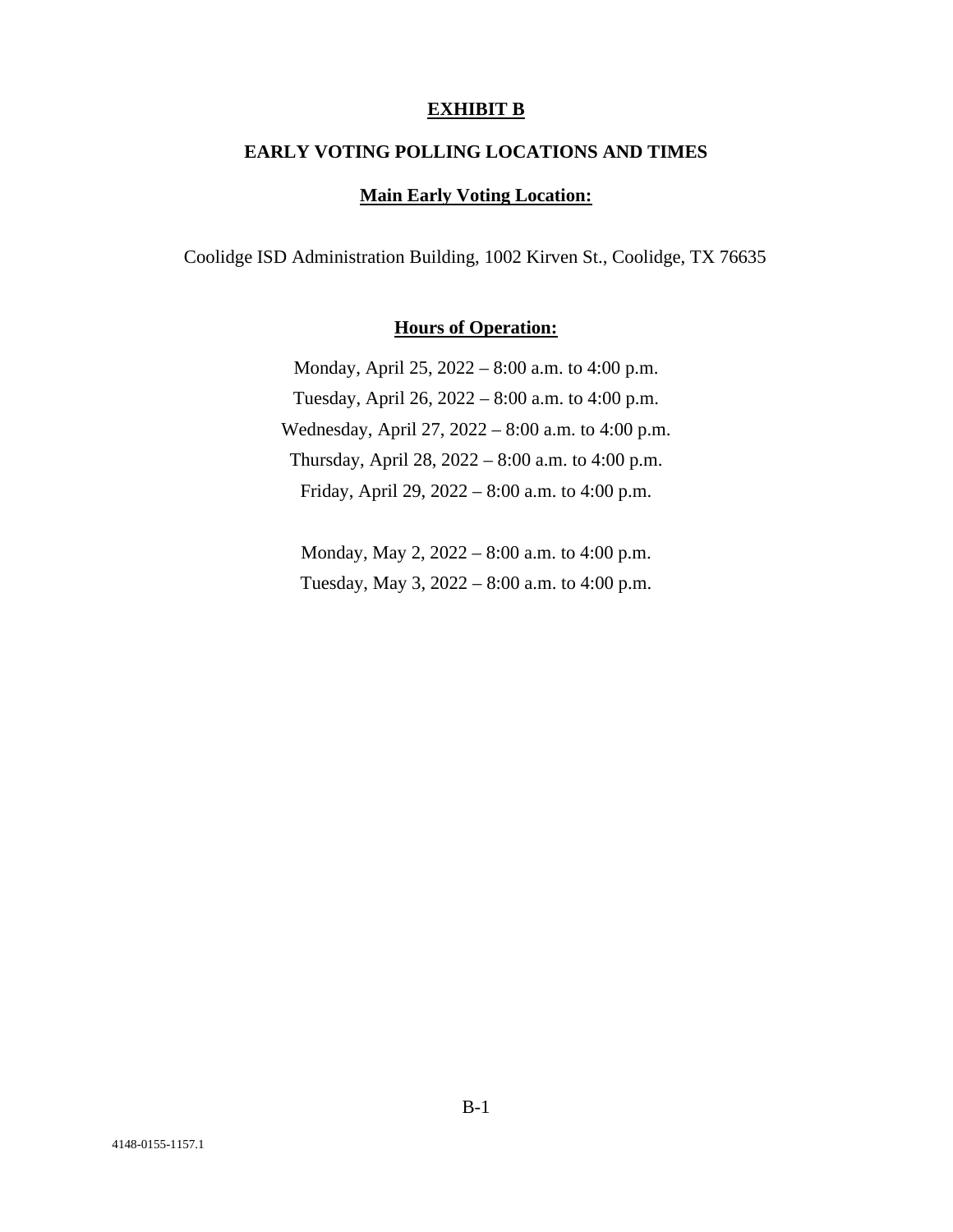#### **AVISO DE ELECCIÓN**

### ESTADO DE TEXAS § CONDADO DE LIMESTONE § DISTRITO ESCOLAR INDEPENDIENTE DE COOLIDGE §

A TODOS LOS VOTANTES DEBIDAMENTE HABILITADOS RESIDENTES DEL DISTRITO ESCOLAR INDEPENDIENTE DE COOLIDGE:

POR EL PRESENTE SE INFORMA que se llevará a cabo una elección dentro del DISTRITO ESCOLAR INDEPENDIENTE DE COOLIDGE (el "Distrito") y por todo el mismo, el 7 de mayo de 2022, en conformidad y de acuerdo con la Orden para Convocar una Elección de Bonos de Edificios Escolares aceptada y aprobada por la Junta de Síndicos del Distrito Escolar Independiente de Coolidge el 14 de febrero de 2022, orden que expresa sustancialmente lo siguiente:

EN VISTA DE QUE en conformidad con el Capítulo 45 del Código de Educación de Texas, la Junta de Síndicos (la "Junta") del Distrito Escolar Independiente de Coolidge (el "Distrito") tiene la facultad para emitir bonos; y

EN VISTA DE QUE la Junta ha determinado que es necesario y adecuado convocar y celebrar una elección para obtener la autorización de los votantes para emitir dichos bonos; y

EN VISTA DE QUE el Distrito celebrará uno o más convenios electorales (los "Convenios Electorales") con el Condado de Limestone , Texas (el "Condado"), a través de la respectiva Funcionaria Electoral del Condado (la "Funcionaria") y posiblemente otras subdivisiones políticas (las "Participantes"), en conformidad con las leyes del Estado de Texas (el "Estado") y las leyes federales aplicables;

## AHORA, POR LO TANTO, LA JUNTA DE SÍNDICOS DEL DISTRITO ESCOLAR INDEPENDIENTE DE THE COOLIDGE ORDENA QUE:

Sección 1. Convocación de la elección, fecha, votantes elegibles y horarios. Se celebrará una elección (la "Elección") el 7 de mayo de 2022 (el "Día de Elección"), fecha que es setenta y ocho (78) días o más posterior a la fecha de la adopción de esta orden (la "Orden de Elección"), dentro del Distrito y por todo el territorio de este, en la cual todos los votantes habilitados residentes del Distrito tendrán derecho a votar. Por la presente, la Junta halla que celebrar la Elección en dicha fecha es de interés público. El horario en el cual estarán abiertos los lugares de votación el Día de Elección será de 7:00 a.m. a 7:00 p.m.

Sección 2. Precintos electorales, lugares de votación, funcionarios electorales. Salvo que se disponga lo contrario en esta orden, por la presente, los límites y los territorios de los respectivos precintos electorales de los Condados que se encuentran parcial o totalmente dentro de los límites territoriales del Distrito son designados como los precintos de votación del Distrito para la Elección y los números de precintos para los precintos electorales del Distrito corresponderán al número de precintos del Condado de cada precinto. Los lugares de votación del Día de Elección serán como se muestra en el **Anexo A** de esta Orden de Elección. Los jueces y los jueces alternos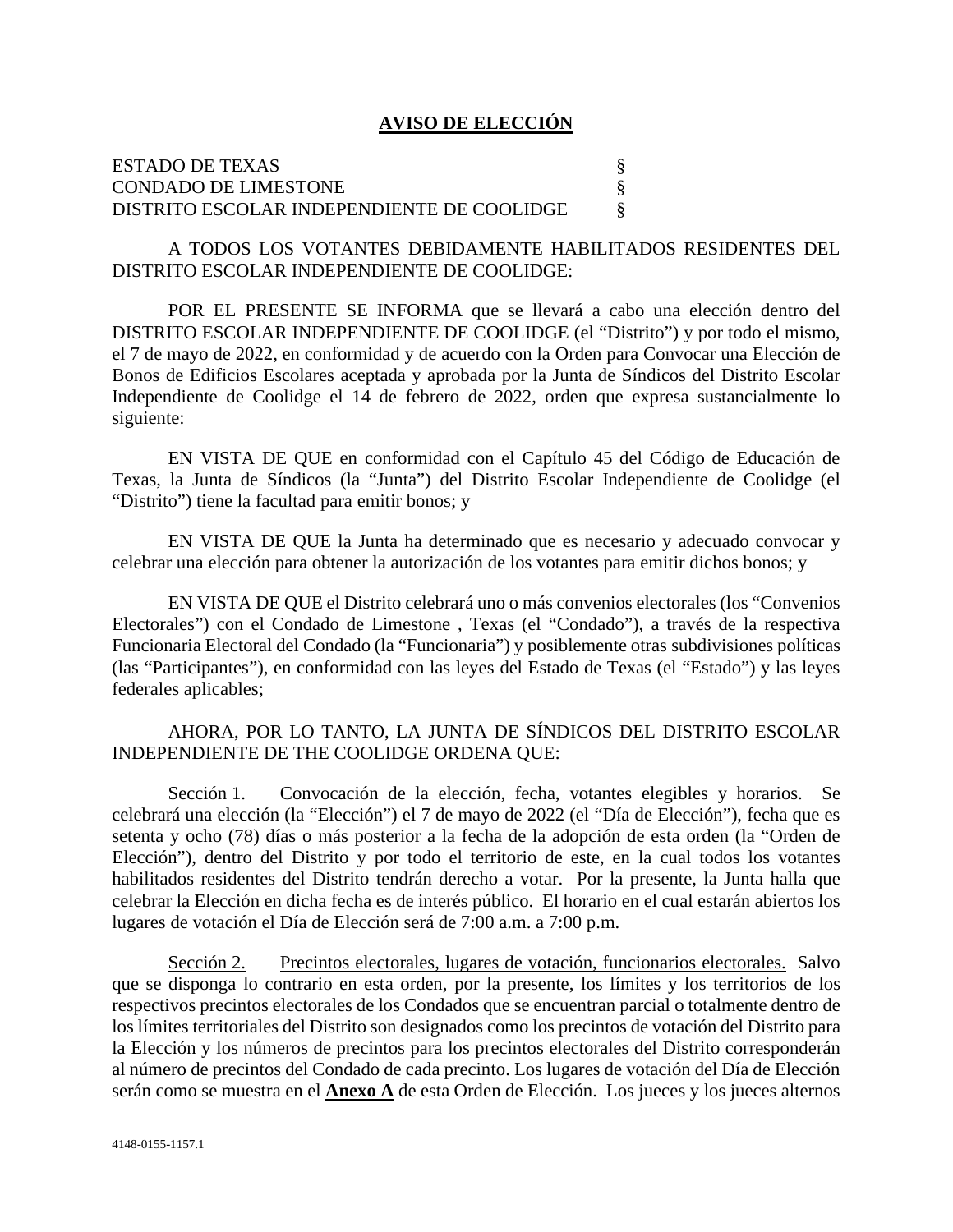de precintos para la Elección serán designados en conformidad con el Código Electoral de Texas (el "Código Electoral").

En caso de que la Superintendente, o su representante designado, determinare periódicamente que (a) un lugar de votación designado más adelante deja de estar disponible o de ser adecuado para tal uso, o que sería para el mayor beneficio del Distrito reubicar dicho lugar de votación, o (b) un juez presidente o juez presidente alterno designado más adelante deja de estar habilitado o de estar disponible, por la presente la Superintendente, o su representante designado, está autorizada para designar por escrito un lugar de votación, un juez presidente o un juez presidente alterno sustitutos, y corregir o modificar los anexos de esta Orden de Elección, dando dicho aviso, si hay alguno, en conformidad con el Código Electoral y según lo considere suficiente.

Sección 3. Proposición. En la Elección se presentará la siguiente proposición (la "Proposición") ante los votantes habilitados residentes del Distrito:

### **DISTRITO ESCOLAR INDEPENDIENTE DE COOLIDGE PROPOSICIÓN A**

¿SE DEBERÁ AUTORIZAR A LA JUNTA DE SÍNDICOS (LA "JUNTA") DEL DISTRITO ESCOLAR INDEPENDIENTE DE COOLIDGE (EL "DISTRITO") A EMITIR BONOS DEL DISTRITO, EN UNA O MÁS SERIES O PLAZOS, POR LA CANTIDAD DE \$7,000,000 PARA LA CONSTRUCCIÓN, REHABILITACIÓN, RENOVACIÓN, AMPLIACIÓN, MEJORA Y EQUIPAMIENTO DE EDIFICIOS ESCOLARES EN EL DISTRITO, Y LA COMPRA DE LOS PREDIOS NECESARIOS PARA EDIFICIOS ESCOLARES (QUE INCLUYE PERO NO SE LIMITA A ESTO, UN NUEVO GIMNASIO, INSTALACIONES DE ESTACIONAMIENTO Y UN NUEVO COMPLEJO DE BEISBOL/SOFTBOL CON MENOS DE 1,000 ASIENTOS Y RENOVACIONES AL ESTADIO DE FÚTBOL AMERICANO CON MENOS DE 1,000 ASIENTOS), BONOS QUE VENCERÁN, DEVENGARÁN INTERÉS Y SERÁN EMITIDOS Y VENDIDOS EN CONFORMIDAD CON LA LEY EN EL MOMENTO DE EMISIÓN; Y SE DEBERÁ AUTORIZAR A LA JUNTA A IMPONER Y COMPROMETER, Y HACER TASAR Y RECAUDAR IMPUESTOS ANUALES AD VALOREM SOBRE TODA PROPIEDAD GRAVABLE EN EL DISTRITO SUFICIENTES, SIN LÍMITE EN CUANTO A TASA O CANTIDAD, PARA PAGAR EL CAPITAL Y EL INTERÉS DE LOS BONOS Y LOS COSTOS DE CUALQUIER CONVENIO DE CRÉDITO (INCLUSO CONVENIOS DE CRÉDITO FIRMADOS O AUTORIZADOS EN ANTICIPO, RELACIÓN O CONEXIÓN CON LOS BONOS), TODO ESTO SEGÚN LO AUTORIZADO POR LA CONSTITUCIÓN Y LAS LEYES DEL ESTADO DE TEXAS Y DE LOS ESTADOS UNIDOS DE AMÉRICA?

Sección 4. Boletas de votación. Las boletas de votación cumplirán con los requisitos del Código Electoral y tendrán escrito o impreso lo siguiente: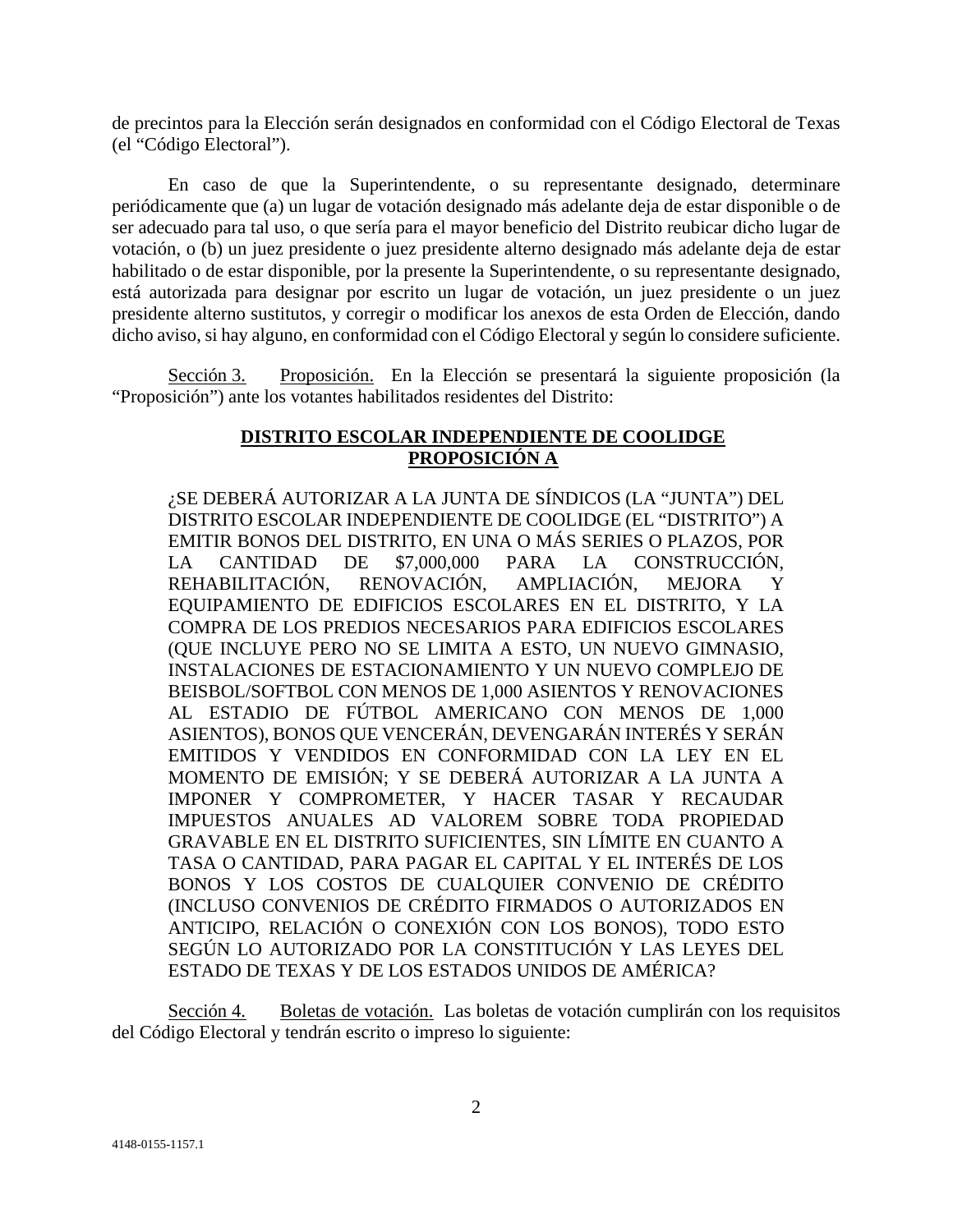#### **DISTRITO ESCOLAR INDEPENDIENTE DE COOLIDGE - PROPOSICIÓN**

|                    | LA EMISIÓN DE \$7,000,000 EN BONOS PARA EDIFICIOS      |
|--------------------|--------------------------------------------------------|
|                    | ESCOLARES PARA LA CONSTRUCCIÓN, ADQUISICIÓN,           |
|                    | REHABILITACIÓN, RENOVACIÓN, AMPLIACIÓN, MEJORA Y       |
|                    | EQUIPAMIENTO DE EDIFICIOS ESCOLARES EN EL DISTRITO,    |
|                    | Y LA COMPRA DE LOS PREDIOS NECESARIOS PARA LOS         |
|                    | EDIFICIOS ESCOLARES (QUE INCLUYE PERO NO SE LIMITA     |
| $\lceil$ ] A FAVOR | A ESTO, UN NUEVO GIMNASIO, INSTALACIONES DE            |
|                    | ESTACIONAMIENTO Y UN<br>COMPLEJO<br>DE<br><b>NUEVO</b> |
|                    | BEISBOL/SOFTBOL CON MENOS DE 1,000 ASIENTOS Y          |
|                    | RENOVACIONES AL ESTADIO DE FÚTBOL AMERICANO CON        |
| <b>J EN CONTRA</b> | MENOS DE 1,000 ASIENTOS), Y EL GRAVÁMEN Y LA           |
|                    | IMPOSICIÓN DE IMPUESTOS SUFICIENTES PARA PAGAR EL      |
|                    | CAPITAL Y EL INTERÉS DE LOS BONOS Y LOS COSTOS DE      |
|                    | CUALQUIER ACUERDO DE CRÉDITO. ESTO ES UN AUMENTO       |
|                    | AL IMPUESTO PREDIAL. DECLARACIÓN REQUERIDA PARA        |
|                    | TODAS LAS PROPOSICIONES DE BONOS DE DISTRITOS          |
|                    | ESCOLARES EN VIRTUD DE LA SECCIÓN 45.003 DEL CÓDIGO    |
|                    | DE EDUCACIÓN DE TEXAS.                                 |

Sección 5. Votación. Se podrán usar máquinas de votación electrónica para celebrar y organizar la Elección el Día de Elección; sin embargo, se dispone que, en caso de que no sea posible el uso de dichas máquinas de votación electrónica, la Elección se pueda celebrar el Día de Elección mediante el uso de boletas de votación de papel (salvo que se disponga lo contrario en esta sección). Se pueden usar máquinas de votación electrónica o boletas de votación de papel para la votación anticipada en persona (salvo que se disponga lo contrario en esta sección).

En conformidad con el Código Electoral, el Distrito deberá proporcionar por lo menos un sistema de votación de fácil acceso en cada lugar de votación utilizado en la Elección. Dicho sistema de votación cumplirá con las leyes de Texas y federales que establecen el requisito para sistemas de votación que permitan a los votantes con discapacidades físicas emitir un voto secreto. Se podrán usar boletas de papel para la votación anticipada por correo.

Cada votante que desee votar a favor de una Proposición pondrá una marca en la boleta que indique "A FAVOR" de dicha Proposición, y cada votante que desee votar en contra de una Proposición pondrá una marca en la boleta que indique "EN CONTRA" de dicha Proposición. La votación se llevará a cabo en conformidad con el Código Electoral.

Sección 6. Votación anticipada. Para el uso de aquellos votantes que por ley tienen derecho a votar por anticipado por correo, los oficiales de votación anticipada proporcionarán a cada votante una boleta de votación con instrucciones para marcar la boleta indicando si vota "A FAVOR" o "EN CONTRA" de la Proposición. La votación anticipada, tanto en persona como por correo, se llevará a cabo en conformidad con el Código Electoral.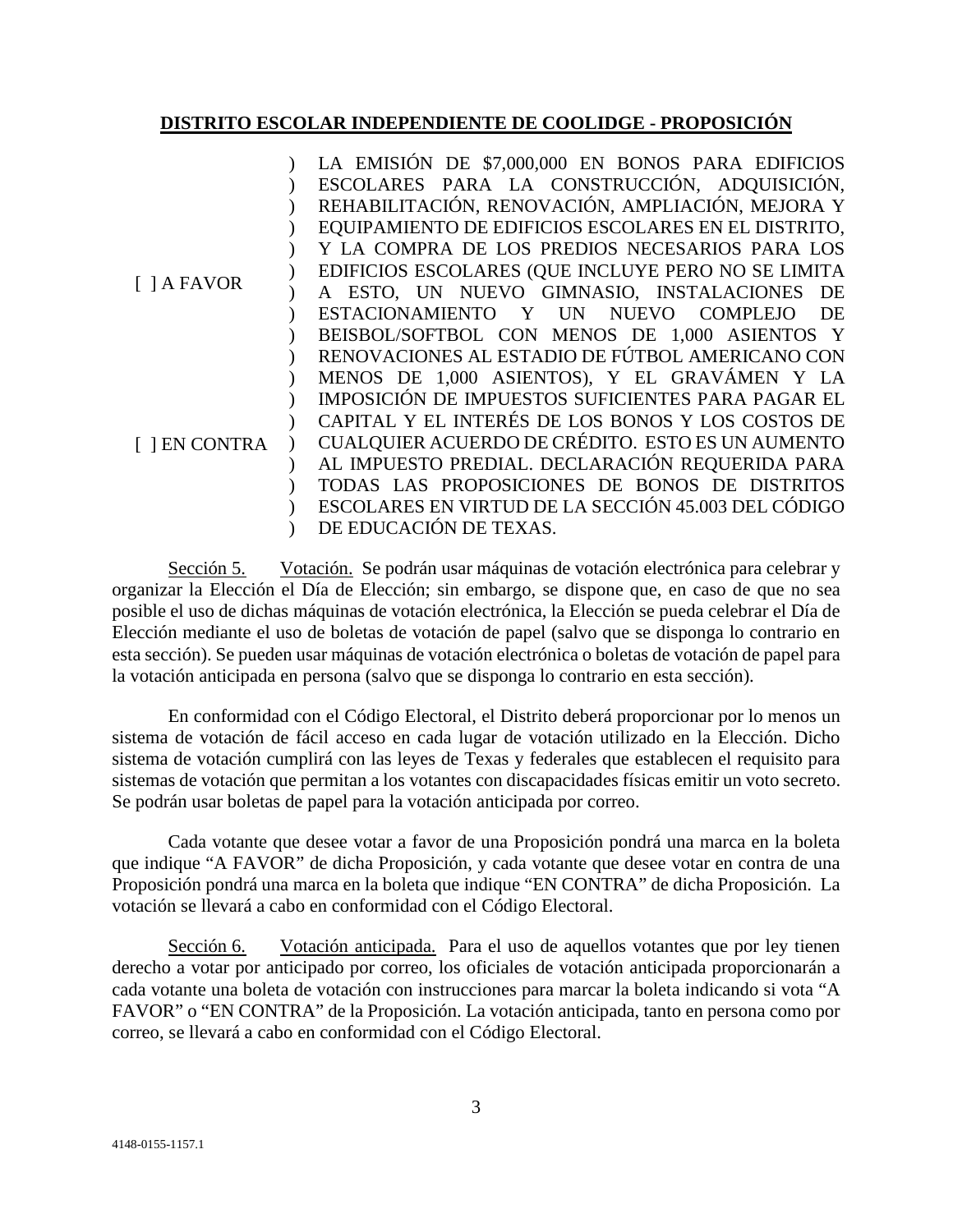(a) La votación anticipada en persona se llevará a cabo en los lugares, las fechas y los horarios como se muestran en el **Anexo B**. La votación anticipada en persona empezará el lunes 25 de abril de 2022 y terminará el martes 3 de mayo de 2022.

(b) Por la presente se designa a Jennifer Southard, Funcionaria Electoral del Condado de Limestone, como Oficial de Votación Anticipada para el Condado de Limestone, para desempeñar dicha función para los votantes del Distrito habilitados en virtud de las leyes estatales y federales en el Condado de Limestone. Las solicitudes de boletas de votación para votar por correo deberán enviarse por correo postal a:

| Nombre:                          | Jennifer Southard, Administradora de Elecciones del     |
|----------------------------------|---------------------------------------------------------|
|                                  | Condado de Limestone                                    |
| Dirección postal/física oficial: | 200 W State St., Room G5, Groesbeck, TX 76642           |
| Correo electrónico:              | jennifer.southard@co.limestone.tx.us                    |
| Teléfono:                        | $(254)$ 729-4997                                        |
| Número de fax:                   | $(254)$ 729-4993                                        |
| Dirección del sitio web:         | https://www.co.limestone.tx.us/page/limestone.Elections |

Por la presente se autoriza e instruye a la Funcionaria a que designe al consejo de boletas de votación anticipada respectivo y a los demás funcionarios necesarios para la conducción de la votación anticipada de la Elección.

Sección 7. Celebración de la Elección. La Elección la llevarán a cabo funcionarios electorales, incluidos jueces y jueces alternos o funcionarios de los precintos designados por la Junta, en conformidad con los Convenios Electorales, el Código de Educación, el Código Electoral y la Constitución y leyes del Estado y de los Estados Unidos de América. El Presidente de la Junta, la Superintendente y sus respectivos representantes designados están autorizados a celebrar, firmar y formalizar un Convenio Electoral, en conformidad con las disposiciones aplicables del Código Electoral. Por la presente, se incorporan a esta Orden de Elección los términos y las disposiciones de cada Convenio Electoral. En la medida en que existiere algún conflicto entre esta Orden de Elección y un Convenio Electoral, los términos y las disposiciones del Convenio Electoral prevalecerán, y el Presidente de la Junta, el Superintendente y sus respectivos representantes designados están autorizados a realizar correcciones, cambios, revisiones y modificaciones de ese tipo a esta Orden de Elección, incluso a sus anexos, según lo consideren necesario o adecuado para cumplir con el Convenio Electoral, para cumplir con la ley estatal y federal aplicable y para poner en práctica la intención de la Junta, como queda de manifiesto a través de esta Orden de Elección. La Funcionaria será responsable de establecer la estación central de conteo respectiva para los votos emitidos en la Elección y de designar al personal necesario para dicha estación.

Sección 8. Materiales bilingües de la Elección. El Aviso de Elección en el Condado de Limestone se dará en inglés y español y se pondrán a disposición personas capaces de actuar como traductores en inglés y en español en el Condado de limestone para asistir a los votantes de habla hispana a entender y participar en el proceso electoral.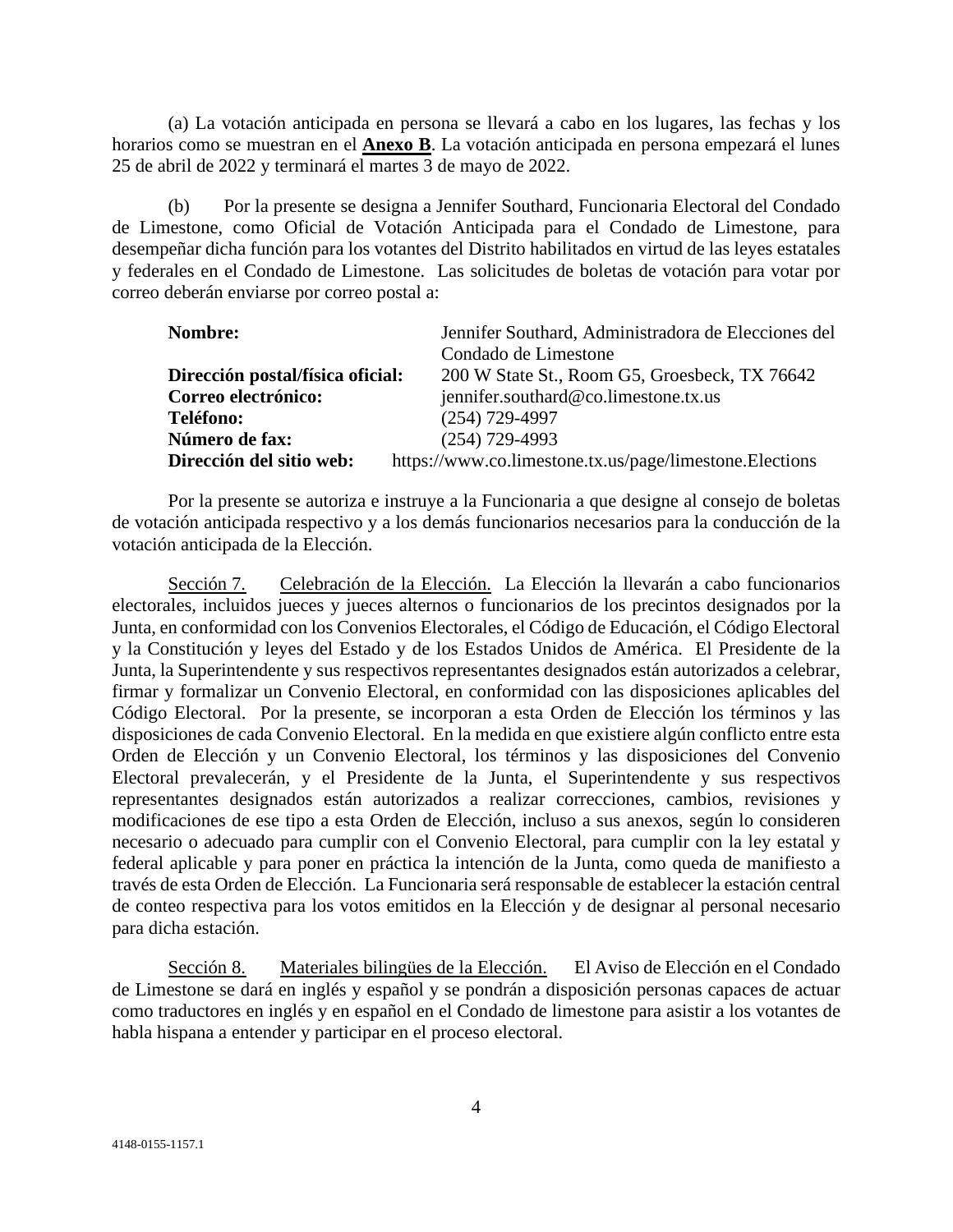Sección 9. Entrega de votos emitidos, conteo, tabulación, escrutinio de resultados, declaración de resultados. Las boletas de votación serán contadas por uno o más equipos de funcionarios electorales designados por los jueces presidentes, y cada equipo estará integrado por dos funcionarios electorales o más. Después de completar sus responsabilidades según el Código Electoral, incluido el conteo de los votos emitidos y la tabulación de los resultados, el juez presidente deberá entregar una declaración escrita de los resultados de la Elección al Distrito, de acuerdo con el Código Electoral. La Junta hará el escrutinio y declarará los resultados de la Elección.

Si una mayoría de los votantes habilitados residentes del Distrito que votan en la Elección, incluso aquellos que votan por anticipado, votaran a favor de una Proposición, entonces será autorizada la emisión y venta de los bonos descritos en tal Proposición, por la cantidad máxima indicada en ella, y los bonos se emitirán y venderán al precio o precios y en las denominaciones que la Junta determine que sean para el mayor beneficio del Distrito.

Sección 10. Capacitación de los funcionarios electorales. En conformidad con el Código Electoral, se podrá realizar un curso público de capacitación para todos los funcionarios y oficiales electorales según lo coordine o contrate la Funcionaria.

Sección 11. Aviso de Elección. Se dará aviso de la Elección como lo exigen el Código Electoral y otras leyes que correspondan. Se preparará y publicará un documento de información para los votantes para la Proposición como lo exige el Código Electoral y otras leyes aplicables. En la medida requerida por la ley, cada aviso de la Elección incluirá la dirección del sitio web del Distrito, la cual es https://www.coolidgeisd.org/..

Sección 12. Aviso de asamblea. La Junta halla, determina, detalla y declara oficialmente que se colocó un aviso por escrito con la fecha, la hora, el lugar y el asunto de la asamblea en la cual esta Orden de Elección es adoptada, en una cartelera de anuncios ubicada en un lugar conveniente para el público en las oficinas administrativas del Distrito por al menos setenta y dos (72) horas antes de la hora programada de la asamblea; que se dio aviso telefónico o telegráfico de tal asamblea a todos los medios de prensa que acordaron pagar todos y cada uno de los gastos incurridos por el Distrito en conexión con la entrega de dicho aviso, ambos como lo requiere la Ley de Asambleas Públicas, Capítulo 551 del Código de Gobierno de Texas y sus enmiendas; y que tal asamblea estuvo abierta al público según lo requiere la ley en todo momento en que esta Orden de Elección y su asunto fueron tratados, considerados y se tomaron medidas oficiales al respecto.

#### Sección 13. Declaración de información obligatoria.

(a) Conforme a la Sección 3.009 del Código Electoral de Texas: (i) el lenguaje de la proposición que aparecerá en la boleta de votación se describe en la Sección 4 de esta Orden de Elección, (ii) los propósitos para los cuales se autorizarán los bonos se describen en la Sección 3 de esta Orden de Elección, (iii) la cantidad de capital de bonos a autorizar se describe en la Sección 3 de esta Orden de Elección, (iv) si la emisión de bonos es autorizada por los votantes, se pueden aplicar los impuestos suficientes, sin límite de tasa o cantidad, para pagar el capital y los intereses de los bonos y los costos de cualquier acuerdo de crédito, como se describe en la Sección 3 de esta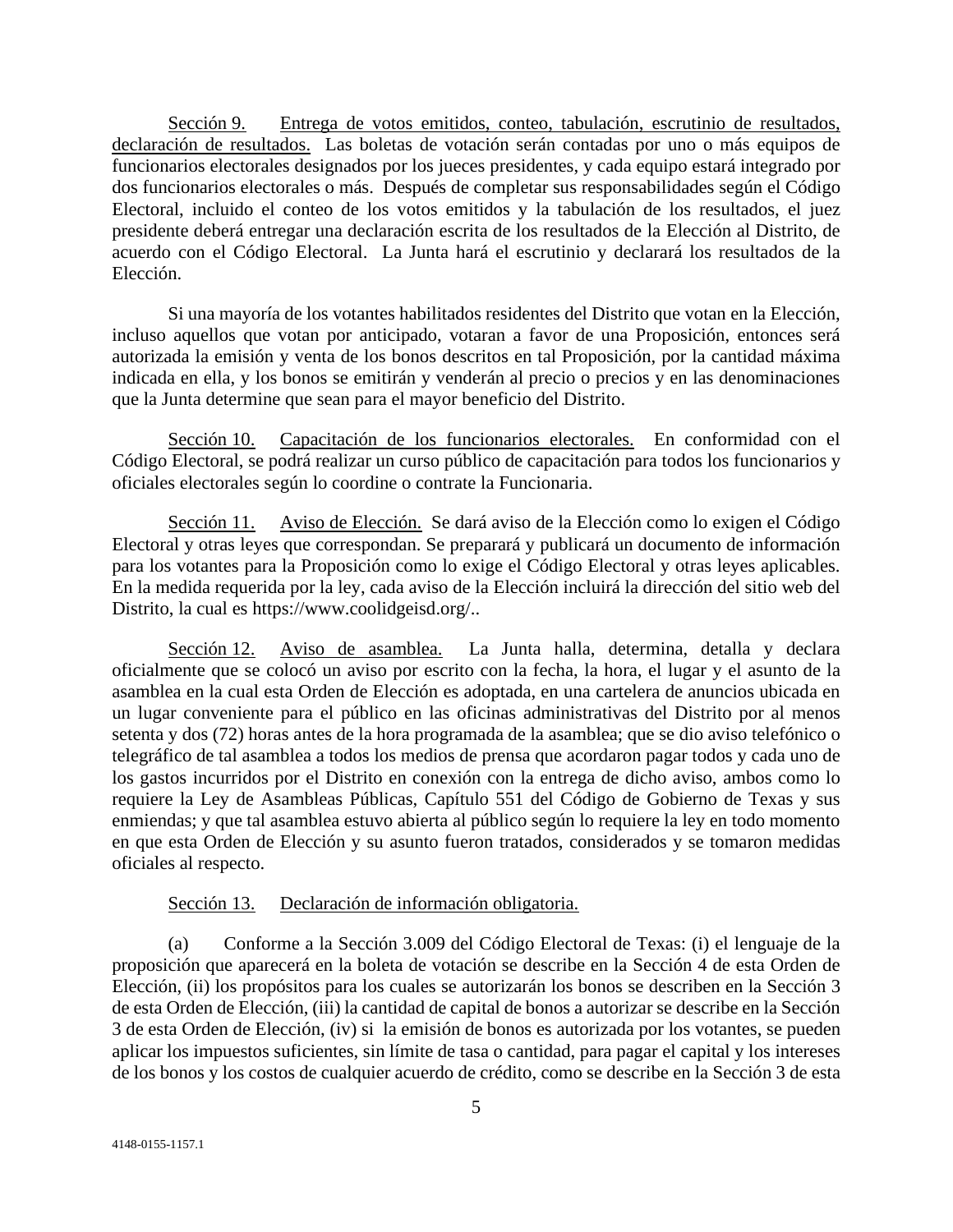Orden de Elección, (v) los bonos autorizados conforme a esta Orden de Elección pueden emitirse para vencer durante un período de años especificado sin exceder 40 años o el número de años máximo autorizado por ley y devengar interés a la tasa o tasas (que no excedan el 15%), conforme lo autoriza la ley y lo determina la Junta, (vi) a la fecha de la adopción de esta Orden de Elección, la cantidad total del capital pendiente de las obligaciones de deuda del Distrito es de \$1,880,000 y la cantidad total de interés pendiente sobre las obligaciones de deuda del Distrito es de \$407.340, y (vii) la tasa del impuesto ad valorem para el servicio de deuda del Distrito a la fecha de adopción de esta Orden de Elección es de \$0.1927 por cada \$100 de propiedad gravable.

(b) Según las condiciones del mercado a la fecha de esta Orden de Elección, la tasa de interés máxima efectiva neta para cualquier serie de bonos se estima en 3.000%. Dicha tasa de interés máxima estimada se provee a título informativo, pero no es un límite sobre la tasa de interés a la que podrían venderse los bonos o cualquier serie de los mismos. Además, el estimado contenido en esta subsección (b): (i) se basa en determinadas suposiciones (incluidas las suposiciones acerca de las condiciones prevalecientes del mercado y económicas al momento o momentos de emisión de los bonos) y se deriva de las proyecciones obtenidas del asesor financiero del Distrito, (ii) está sujeto a cambios en la medida en que los hechos, las circunstancias y las condiciones reales prevalecientes al momento de emisión de los bonos difieran de tales suposiciones y proyecciones, (iii) se provee exclusivamente para cumplir con los requisitos de la Sección 3.009 del Código Electoral de Texas y sin ningún otro propósito, sin ninguna garantía de que tales proyecciones se manifestarán, y (iv) no está previsto para dar ni da lugar a un contrato con los votantes o limitar la autoridad de la Junta de emitir bonos de acuerdo con la Proposición presentada por esta Orden de Elección.

Sección 14. Autoridad del Superintendente. La Superintendente tendrá la autoridad para tomar, o hacer que se tomen, todas las medidas razonables o necesarias para asegurar que la Elección sea celebrada de forma imparcial y que los resultados sean debidamente contados y tabulados para ser escrutados por la Junta, medidas que por la presente son ratificadas y confirmadas. Sin limitar la generalidad de la oración inmediatamente precedente, por la presente se autoriza a la Superintendente y a sus representantes designados a completar y actualizar, según sea necesario, los anexos adjuntos a este documento con lugares de votación y otra información a medida que el Condado los ponga a disposición.

Sección 15. Autorización para firmar. El Presidente o Vicepresidente de la Junta está autorizado a firmar y el Secretario de la Junta está autorizado a atestiguar esta Orden de Elección en nombre de la Junta; y el Presidente o Vicepresidente de la Junta está autorizado a tomar cualquier otra medida legal y necesaria en relación con la celebración y consumación de la Elección.

Sección 16. Fecha de entrada en vigencia. Esta Orden de Elección entra en vigencia inmediatamente después de su aceptación y aprobación.

#### [*Sigue la página de firmas*]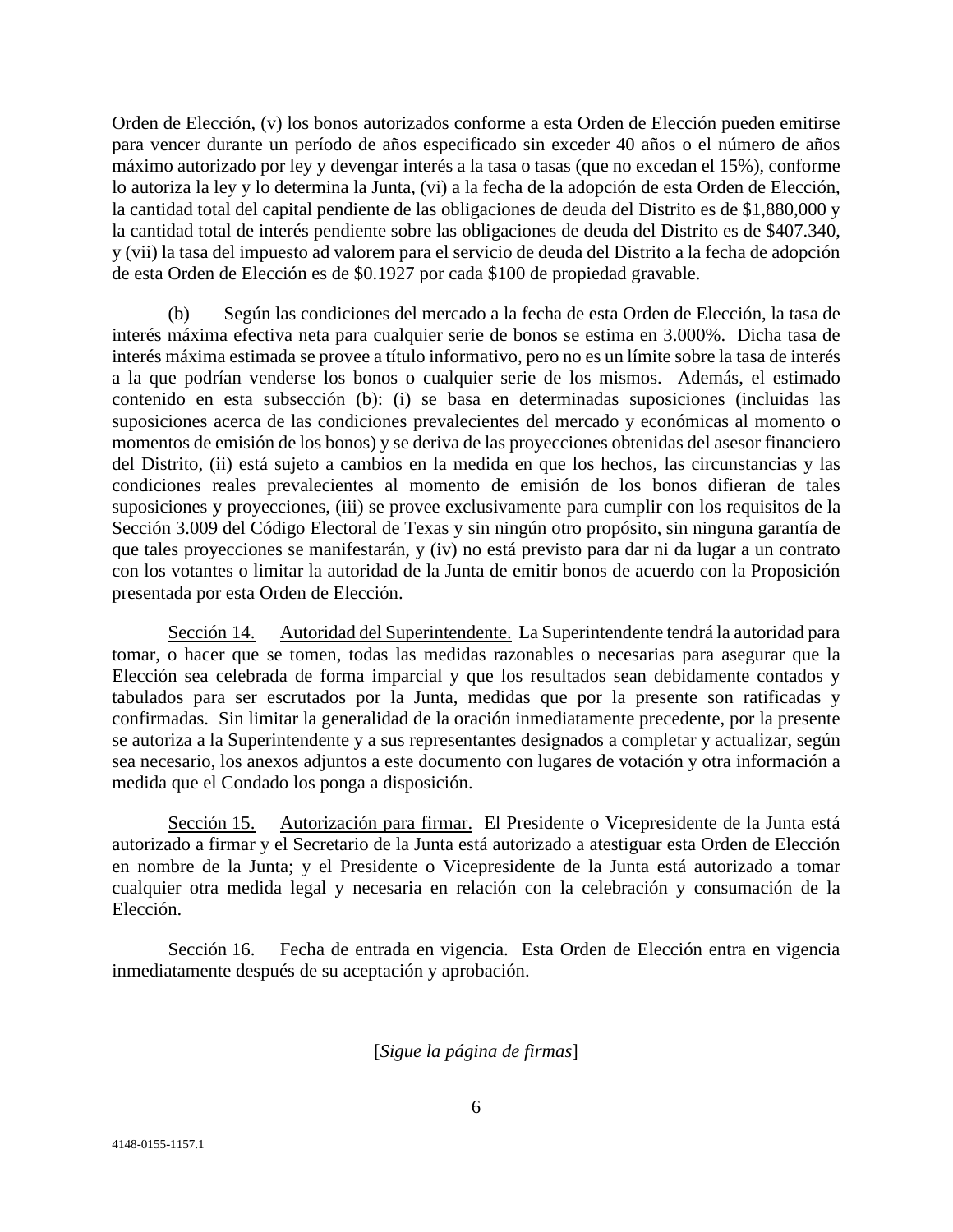ACEPTADA Y APROBADA el 14 de febrero de 2022.

 /firma/ *Dannyinley* Presidente de la Junta de Síndicos

ATESTIGUA:

*/firma/ Maria Samaniego*

Secretario de la Junta de Síndicos

Página de firmas Distrito Escolar Independiente de Coolidge Orden para Convocar una Elección de Bonos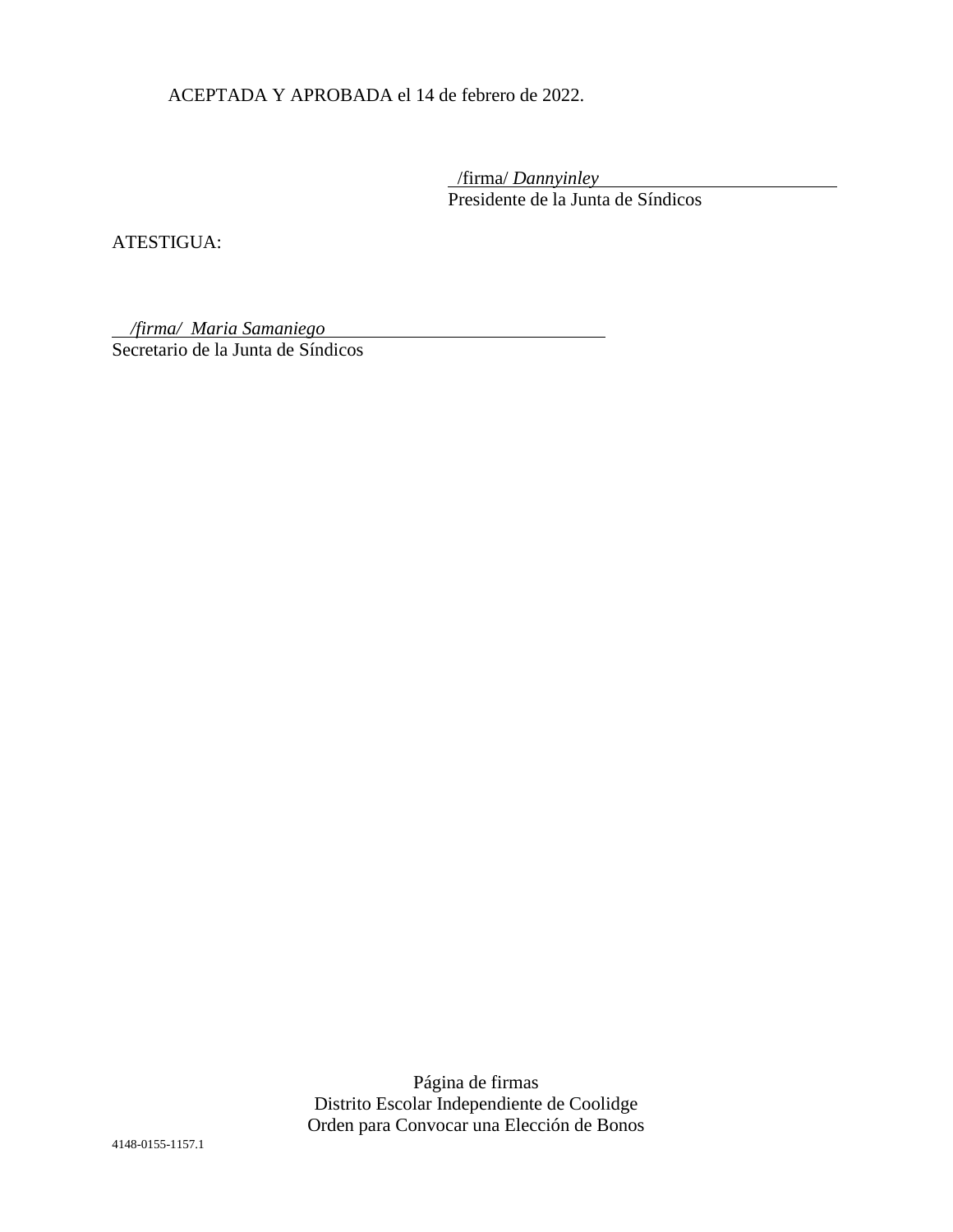# **ANEXO A**

## **LUGAR DE VOTACIÓN PARA EL DÍA DE ELECCIÓN (En el horario de 7:00 a.m. a 7:00 p.m.)**

| Precinto Nro.   | Dirección                                                  |
|-----------------|------------------------------------------------------------|
| 203, 204, 205 y | Coolidge Civic Center, 806 Bell St., Coolidge, Texas 76635 |
| 206             |                                                            |